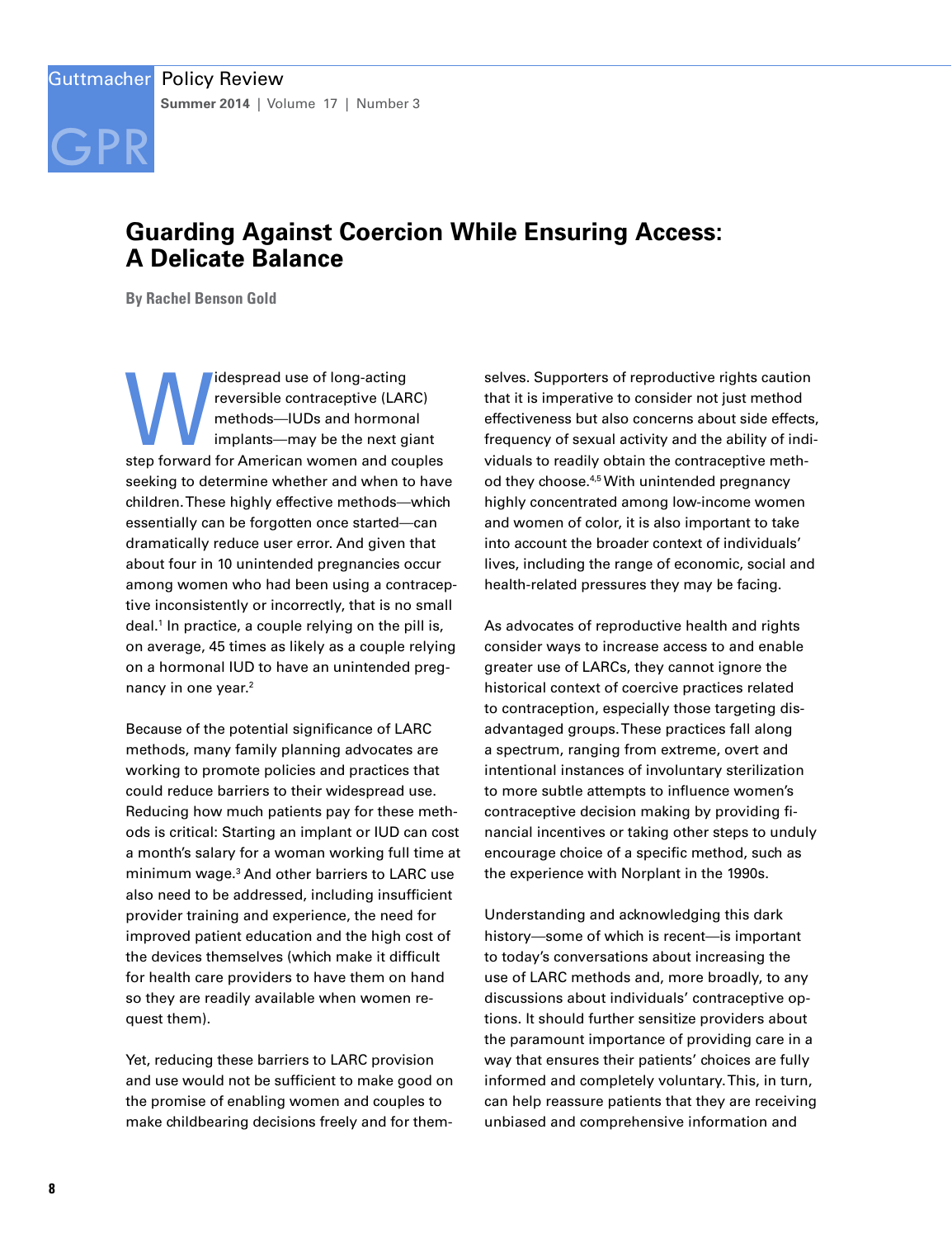are empowered to choose freely from among the range of contraceptive options, including highly effective LARC methods.

## **Long History of Sterilization Abuse**

Because it permanently robs individuals of any control over their future childbearing, coercive sterilization is particularly egregious. Yet, the practice—which was often aimed at women with limited mental capacity and low-income women of color, especially those receiving government benefits or who were dependent on the government for their health care—was distressingly common not too many decades ago.

The case of Mary Alice Relf, age 12, and her 14-year-old sister Minnie—two young African American girls sterilized in Montgomery, Alabama in 1973—is notorious.<sup>6</sup> A nurse who had been administering injectable contraceptives under a program funded through the federal Office of Economic Opportunity brought the girls to a physician's office for their shots. Their mother, who was unable to read, accompanied them and put an "X" on a form, thinking that she was consenting to the contraceptive injections. The girls and their mother were then transferred to a hospital and their mother then escorted home; the girls were sterilized the next morning. According to the family's lawyer, the nurse returned for their 16-year-old sister Katie, but Katie evaded the nurse by locking herself in her room. Neither of the girls' parents knew the operations had taken place until after they were done.

However, what happened to the Relf sisters is hardly unique. In Aiken County Hospital in South Carolina, more than a third of the welfare recipients who gave birth during the first six months of 1973 were sterilized under a policy enforced by the county's three obstetricians.7 The physicians, who told patients they would refuse to continue to treat them after their third delivery unless they were sterilized, differed on their rationales. According to press accounts, one of the physicians attributed his motivation to cost: "I feel that if I'm paying for them as a taxpayer, I want to put an end to their reproduction." Another said: "It's not a matter of money at all. It's that the individual shouldn't have any more children." Neither the hospital nor the state medical association objected; the hospital administrator described the policy as "well within accepted standards."

North Carolina has an especially long and disturbing history going back to the early decades of the 20th century, including the creation of the state Eugenics Board in 1933. Although the program was designed to provide sterilizations to individuals who were "feebleminded, epileptic and mentally diseased,"<sup>8</sup> the state Department of Public Welfare began promoting increased sterilization in the 1940s as a way to address poverty and childbearing outside of marriage.9 Public uproar about the program, which was not formally abolished until 1977, led to passage of a 2013 law offering compensation to the estimated 7,600 residents who had been sterilized under the program. The state believes that 40% of the program's victims were nonwhite, and that 2,000 of them were younger than 18, with the youngest only 10 years old.<sup>9,10</sup>

In the mid-1970s, concern about abuse directed toward the Native American community led then-Sen. James G. Abourezk (D-SD) to ask the General Accounting Office to conduct an inquiry in four of the 12 Indian Health Service (IHS) areas across the country.<sup>11</sup> The agency's report, which covered FY 1973–1976, identified 13 violations of the agency's 1974 moratorium on sterilizing individuals younger than age 21. It also concluded that the informed consent procedures in place in the four areas "generally were not in compliance" with IHS regulations in effect at the time.

Allegations of abuse were also at the heart of a case filed by 10 low-income Latinas against Los Angeles County-USC Medical Center in the 1970s, who charged that they had been coerced into being sterilized before or during labor, or immediately after giving birth.12 According to affidavits in the case, some of the women had not understood that the procedure was permanent. One indicated she had not been informed about the sterilization until a postpartum visit weeks later.<sup>13</sup> Another obtained an IUD from a family planning clinic six weeks after the surgery, and according to her claim, did not find out that she had been sterilized until 1974, two years later.<sup>14</sup>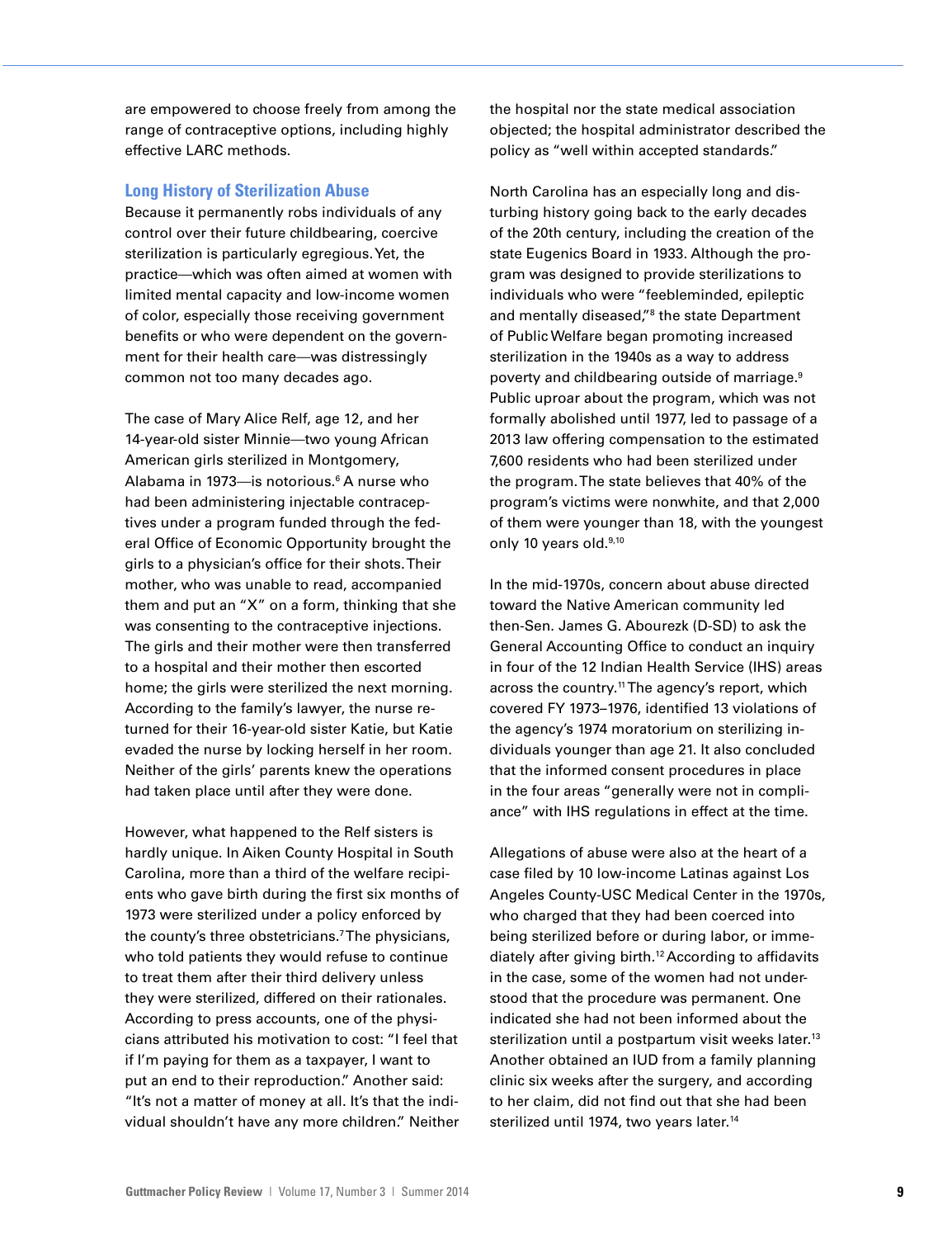Although these kinds of blatant human rights abuses are no longer officially tolerated or sanctioned anywhere in the United States, instances of alleged abuse still arise. For example, the California state auditor recently reported that between 2005 and 2013, some inmates in California state prisons had been sterilized unlawfully, and without regard to informed consent procedures.<sup>15</sup>

## **The Norplant Controversy**

By the 1990s, attention shifted away from sterilization toward Norplant, a contraceptive implant offering up to five year of protection against pregnancy that was approved by the Food and Drug Administration on December 10, 1990. Just two days after the method's approval, however, an editorial in the *Philadelphia Inquirer* argued that although no one should be compelled to use the method, "there could be incentives to do so. What if welfare mothers were offered an increased benefit for agreeing to use this new, safe, long-term contraceptive?"<sup>16</sup>The piece unleashed an immediate firestorm, which led the newspaper to publish a formal apology less than two weeks later: "Great pain, anger and controversy have resulted from that editorial, and we deeply regret our decision to print it….In the previous editorial we said that women on welfare should be encouraged, but not compelled, to use Norplant. We suggested incentives, such as an additional benefit of some kind. Our critics countered that to dangle cash or some other benefit in front of a desperately poor woman is tantamount to coercion. They're right."17

These sentiments echoed those of Sheldon Segal, who led the team that created Norplant. He said that the method was developed to enhance reproductive freedom, not restrict it, and that anyone seeking to use it for purposes of coercion would find him "leading the opposition."18 Responding to a legislative proposal in Kansas, Segal added that "the line between incentive and coercion gets very fuzzy. The \$500 bonus can be a heavy government hand on the scales of choice for the poor….When you single out a welfare mother, wave a \$500 bill in front of her face and say the government is going to induce you not to have children, you've gotten into a risky area, ethically and morally."19

But it was too late. Employing incentives to induce low-income women to accept Norplant had taken on a life of its own.

Between 1991 and 1994, legislators in 13 states introduced measures to provide women receiving public assistance with financial incentives to obtain the implant.20–23 In 1991 in Texas, for example, legislators proposed an amendment to an appropriations measure that would have offered a woman \$300 if she agreed to receive the method and an additional \$200 if she retained it for five years. Although none of these measures ever became law, the many public debates they engendered sent a powerful message about where many policymakers wanted to go. And offering incentives was just the start.

During those same years, legislators in seven states introduced bills that actually would have mandated Norplant use for some women. Some of these measures, for example, would have required it for a woman who gave birth to a newborn showing signs of substance abuse during pregnancy. One bill introduced in Washington would have required the woman to keep the method in place until she was drug-free for six months. Another in North Carolina would have mandated the implant for women who had had a publicly funded abortion, unless medically contraindicated. A bill introduced in South Carolina in 1993 would have required a woman with two or more children to have a Norplant inserted as a condition of being able to start receiving welfare benefits, and still others—in Mississippi, Ohio and South Carolina—sought to require the method for women as a condition of continuing to receive benefits for their existing children.

(In the context of the fight over welfare reform in the mid-1990s, this approach paved the way for a debate over so-called family caps, which are policies aimed at limiting welfare payments to families with more than a designated number of children or who have additional children while receiving welfare payments. Family caps remain in effect in several states today.<sup>24</sup> California's family cap policy takes a unique approach—exempting a woman who has an additional birth due to contraceptive failure; specifically, the woman must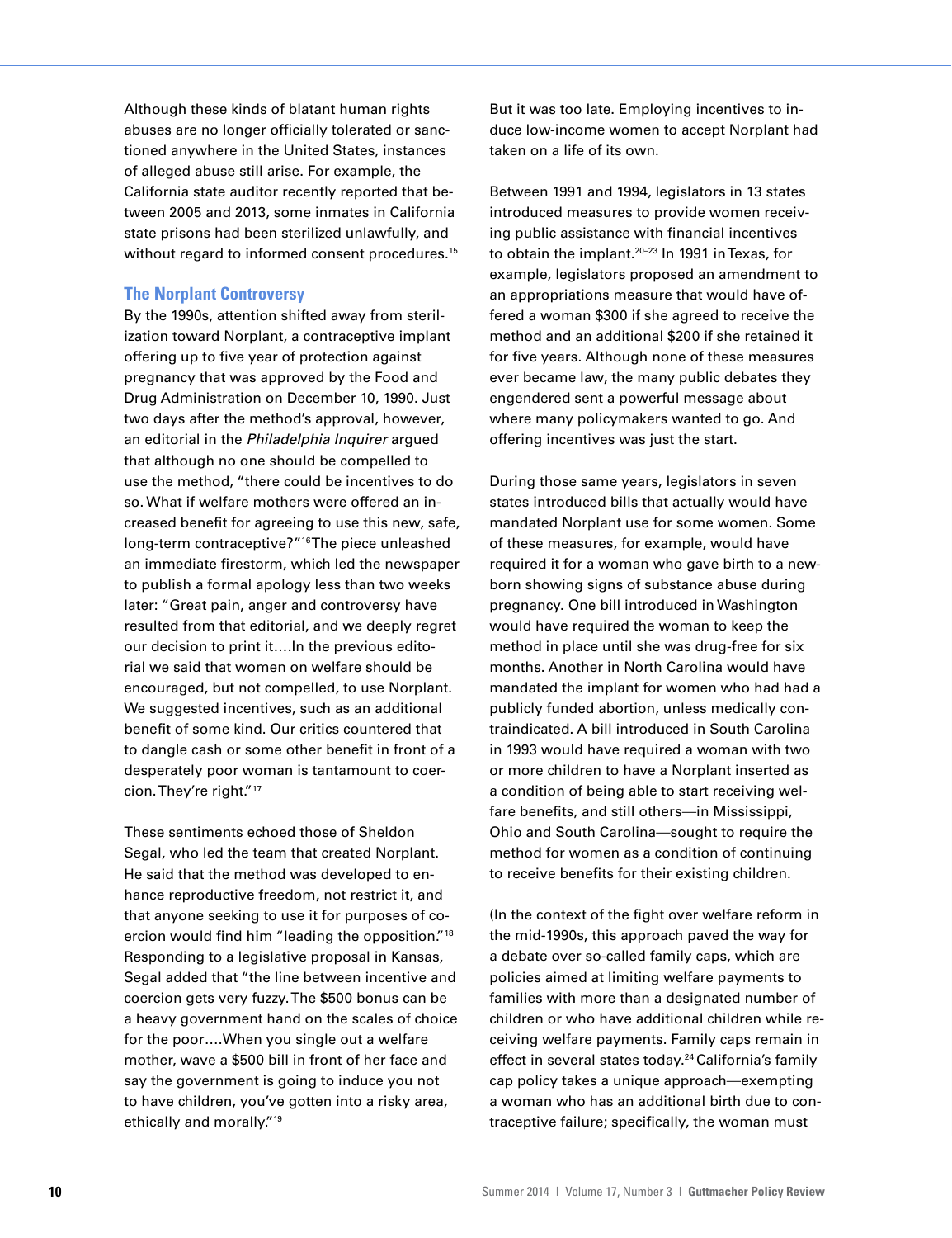provide written verification that she was using a LARC method at the time, or that she or her partner had been sterilized.25)

Finally, legislators in Colorado and Ohio introduced measures that would have offered women convicted of a crime reduced legal sentences if they obtained the implant or agreed to be sterilized. The question of reduced sentences gained more traction in the courts, however. During the mid-1990s, in states as diverse as California, Florida, Illinois, Nebraska and Texas, judges ruled that a woman must accept implant insertion as a sentencing requirement, usually as a condition of a reduced sentence. In the 1991 California case, *People v. Johnson,* Darlene Johnson was offered

## **A Global Challenge**

*In nations around the world, policymakers often have sacrificed the reproductive self-determination and human rights of individual women for a variety of reasons, including fears of a population explosion or implosion; the desire for more workers, soldiers or patriots; or to serve religious orthodoxies (see "Governmental Coercion in Reproductive Decision Making: See It Both Ways," Fall 2012). In the latter half of the 20th century, reproductive and human rights activists focused global attention on the violations committed by governments curtailing what they view as "overpopulation." For example, amid anxiety about the impact of high population growth rates on deepening poverty levels, India established population growth targets, condoned mandatory sterilization laws in several states and designed punitive disincentives for large families. Similarly, in the 1990s, under former President Alberto Fujimori's regime, Peru sanctioned coercive and forced sterilizations of close to 350,000 poor and indigenous women, and almost 25,000 men, through intimidation and force.* 

*Notably, it has been primarily reproductive rights advocates (as opposed to those simply opposed to government involvement in contraception or abortion altogether) who have condemned equally reprehensible governmental efforts to compel pregnancy and child-* *birth. The height of such coercion in the modern era occurred under President Nicolae Ceausescu's dictatorship in Romania from 1965 to 1989. Under that repressive regime, the state implemented a radical pronatalist policy that outlawed all forms of contraception and banned abortion, except for women older than 45 who had at least five children who were still minors. The state enforced these policies by carrying out mandatory monthly gynecologic exams and dispatching special state agents to health settings to investigate illegal abortions. This policy led to disastrous consequences. Maternal mortality— mostly the result of unsafe, illegal abortions—skyrocketed, as did infant mortality, while thousands of surviving children were abandoned in orphanages without basic food, health care and attention.*

*Formal U.S. policy governing international assistance efforts has consistently stood fast in opposition to coercion. The earliest U.S. Agency for International Development (USAID) guidelines from the 1960s outlined key principles under which population assistance would be provided. Under the early incarnation of these principles, assistance was conditioned on the voluntary participation of individuals free to choose among available methods that align with their own beliefs, culture and personal desires. In addition,* 

*USAID would not promote any specific family planning policies or methods; instead, U.S. funds would support the ability of "people everywhere [to] enjoy the fundamental freedom of controlling their reproduction, health, and welfare as they desire." These tenets were codified in the 1968 Foreign Assistance Act and then refined by USAID in simple and stark terms: "The underlying principles of U.S. assistance for family planning are voluntarism and informed choice."*

*In 1998, Congress weighed in and further elaborated on the standards for voluntary family planning service delivery in all international family planning assistance programs funded by the U.S. government. The provision, known as the Tiahrt amendment, prohibits quotas and numerical targets related to births, clients or particular contraceptive methods. It also forbids using financial incentives to reach targets or to deny benefits or rights when an individual rejects family planning services. Finally, the amendment mandates the provision of comprehensible information on the health benefits and risks of the method chosen. This provision, which is renewed automatically each year as part of the annual appropriations process, remains in effect and stands as an important bulwark in support of voluntarism.*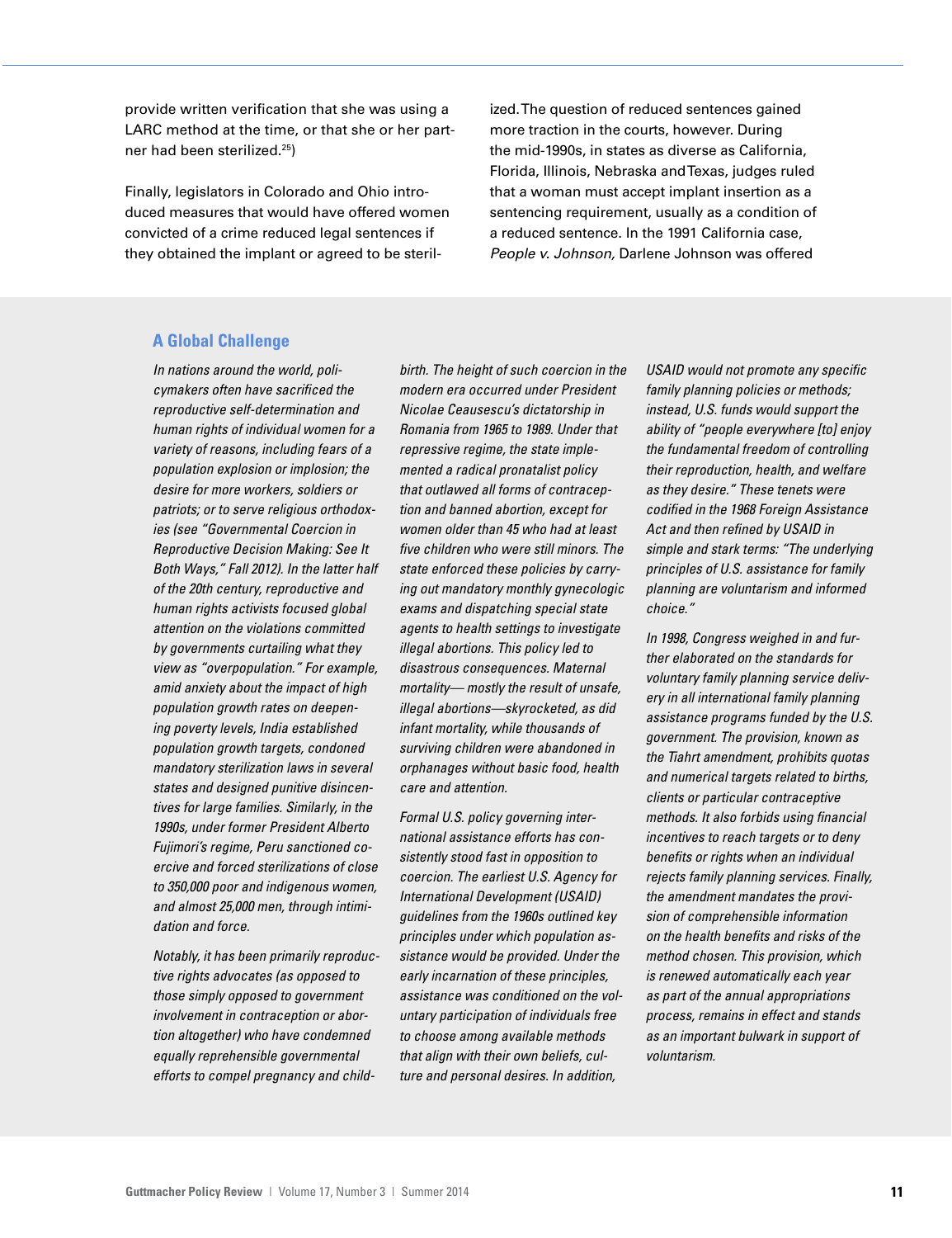a reduced sentence for her child abuse conviction if she agreed to receive Norplant.<sup>26</sup> Although she agreed to the condition initially, her lawyers filed for a modification a week later. In denying her request, the judge noted that although the condition impinged on Johnson's right to procreate, that had to be balanced against the state's need to prevent child abuse. The saga came to an end when her probation was ultimately revoked after she tested positive for cocaine use and was sent to prison.

In a similar case, a judge in Illinois reduced the sentence for Lisa Ann Smith—who had pleaded guilty to child abuse in February 1993—with the stipulation that she receive the implant and obtain court approval to have it removed.<sup>27</sup> In rebuffing further motions to reconsider his order, the judge argued that mandating the contraceptive was a responsible option: "Almost anyone can have sex and have a baby, but there are far too many people having children who are not fit to be parents….Our jails are full of the offspring of such unions; our social welfare and health care systems reel under the strain of caring for such children and their eventual progeny." Although Smith subsequently violated the terms of her probation and was sentenced to prison, uproar over the case led to Illinois' 1993 enactment of the only state law to block judges from requiring contraceptive use (specifically, requiring that the defendant be "implanted, injected with or to use any form of birth control") as a condition of sentencing.<sup>28</sup>

Although the tactic of linking reduced sentences to an agreement to use long-acting or permanent contraception receded as the decade wore on, linking sentencing to the ability to procreate has not disappeared entirely. Just this year, a Virginia man facing charges of child endangerment agreed to have a vasectomy as part of a plea deal. The prosecutor who offered the deal described the arrangement as "in the best interest of the Commonwealth."<sup>29</sup>

## **Instituting Safeguards**

Disclosure of instances of coercion, both domestically and internationally (see box), have led to myriad safeguards that remain in effect today. The rules applying to sterilizations paid for by Medicaid are among the most stringent. Although the program has stipulated since 1972 that family planning services are covered only for individuals "who desire such services and supplies," subsequent regulations put additional specific requirements on Medicaid-funded sterilizations. These rules bar using Medicaid funds to sterilize anyone who is institutionalized or younger than age 21; they also require a 30-day waiting period between the time a woman consents and when the procedure is performed. The regulations lay out specific procedures designed to ensure that patients give their informed consent, including a requirement that they be told that receipt of any other benefits cannot be conditioned on agreeing to be sterilized.

From its inception in 1970, Title X also has incorporated important safeguards aimed at ensuring that all care received under the auspices of the program is obtained voluntarily; indeed, the very statute authorizing the program calls for "voluntary" family planning programs. Funded projects are bound by restrictions on sterilization services similar to those governing Medicaid. In addition, federal regulations require programs to offer services without "any coercion to accept services or to employ or not to employ any particular methods of family planning. Acceptance of services must be solely on a voluntary basis and may not be made a prerequisite to eligibility for, or receipt of, any other services." Moreover, Title X regulations articulate the principle that grantees must provide services "in a manner which protects the dignity of the individual."

Along similar lines, Title X regulations require that programs provide clients a choice of a broad range of contraceptive methods. Ensuring that individuals have access to the information they need to make informed choices—including information about the availability of alternatives—has long been a central principle of informed consent (see "State Abortion Counseling Policies and the Fundamental Principles of Informed Consent," Fall 2007). The Institute of Medicine recently underscored the importance of giving patients "the necessary information and opportunity to exercise the degree of control they choose over health care decisions" as part of its effort to foster patient-centered medical care.<sup>30</sup>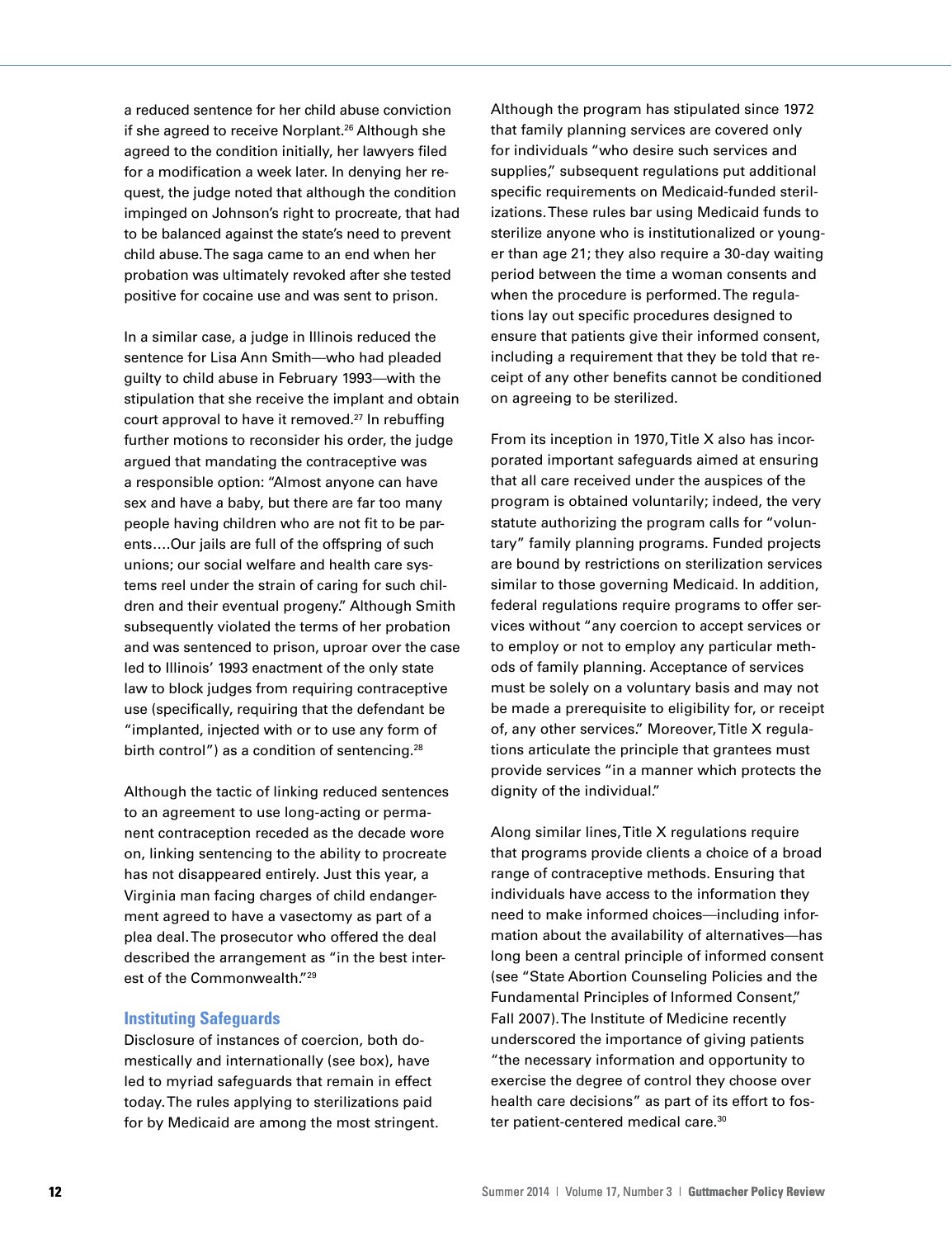## **A Question of Balance**

Although these safeguards were instrumental in stemming the worst of the abuse and will still clearly have value going forward, some reproductive health advocates are concerned that they can have the unintended effect of impeding people's access to care that they clearly want.<sup>31,32</sup> For example, some argue that Medicaid's flat ban on sterilizations for individuals younger than 21 may block access to services for young people who freely and truly desire to terminate their childbearing ability. Moreover, the 30-day waiting period may have the effect of restricting access for women who want the procedure concurrent with either abortion or childbirth. In addition, some experts contend that the informed consent forms may be overly complex, and the requirement that the signed forms be available at the time of the procedure can be a logistical barrier for a woman wanting a sterilization concurrent with childbirth. Furthermore, it is noteworthy that these protections that apply to publicly funded procedures—or limitations, depending on one's point of view—do not apply to people who rely on private coverage.

The ability to make personal decisions about whether and when to have a child is a basic human right. Making good on that promise for all people—regardless of income, race or ethnicity—requires achieving the delicate balance between protecting unfettered access and preventing abuse, and finding that fine line between encouraging and coercing. Sometimes the line is plain to see. The U.S. history of sterilizing women without their informed consent—or in some cases without their knowledge at all—was clearly coercive. The Norplant controversies of the 1990s were equally stark, and rapidly led to a societal consensus to abandon its forced use. But although it may be less obvious, other cases, such as offering money to a low-income mother trying to provide for her children—or, for that matter, any low-income woman—still cross the fuzzy line between incentive and coercion.

In sharp contrast to events of past decades, today's conversation is motivated primarily by providers and advocates wanting individual women to have unfettered access to the extremely effective methods now available, as opposed to

serving some perceived greater social good. The questions on the table now are much more nuanced and complex, and certainly no less important. Given the historical examples of women not having received the information they needed to make free and informed choices, what is the best way for practitioners to convey that some methods are more effective than others, while still ensuring that women are given the full information they need to make decisions about what is most appropriate for them? Because financial incentives have been inappropriately used to influence women's choices in the past, how can payment systems that financially reward providers when more women opt for the most effective methods, such as LARCs, be structured to avoid undermining the quality of the information and range of choices women receive?33 This is a conversation that the reproductive health field—united as it is in its unshakeable commitment to the basic human right of individuals to make personal choices about childbearing freely and without coercion—should welcome. **www.guttmacher.org**

## **REFERENCES**

**1.** Sonfield A, Hasstedt K and Gold RB, *Moving Forward: Family Planning in the Era of Health Reform,* New York: Guttmacher Institute, 2014, <http://www.guttmacher.org/pubs/family-planning-and-healthreform.pdf>, accessed Aug. 18, 2014.

**2.** Guttmacher Institute, Contraceptive use in the United States, *Fact Sheet,* Jun. 2014, <http://www.guttmacher.org/pubs/fb\_contr\_use. pdf>, accessed Aug. 18, 2014.

**3.** Brief of the Guttmacher Institute and Professor Sara Rosenbaum as *Amici Curiae* in Support of the Government, *Kathleen Sebelius v. Hobby Lobby Stores, Inc* and *Conestoga Wood Specialties Corporation v. Kathleen Sebelius*, Nos. 13-354 & 13-356, <http://www.guttmacher. org/media/guttmacher\_scotus\_amicus\_brief.pdf>, accessed Aug. 18, 2014.

**4.** Higgins JA, Celebration meets caution: LARC's boons, potential busts, and the benefits of a reproductive justice approach, *Contraception*, 2014, 89(4):237–241.

**5.** Gomez AM, Fuentes L and Allina A, Women or LARC first? Reproductive autonomy and the promotion of long-active reversible contraceptive methods, *Perspectives on Sexual and Reproductive Health,* 2014, 46(3), <http://onlinelibrary.wiley.com/ doi/10.1363/46e1614/pdf>, accessed Aug. 18, 2014.

**6.** Subcommittee on Health of the Committee on Labor and Public Welfare, United States Senate, Statement of Joseph Levin, Esq. General Counsel, Southern Poverty Law Center, Montgomery, Ala., accompanied by Mr. and Mrs. Relf, Montgomery, Ala., and Warren M. Hern, M.D., M.P.H., Denver, Colo., Apr. 30, Jun. 28–29 and Jul. 10, 1973, Washington: Government Printing Office, 1973.

**7.** Eichel H, S.C. mothers on welfare sterilized, *Washington Post*, Jul. 22, 1973.

**8.** Eugenics Board of North Carolina, *Sterilization—The North Carolina Program,* Raleigh, NC: Eugenics Board of North Carolina, 1954, <http://digital.ncdcr.gov/cdm/ref/collection/p249901coll37/id/15162>, accessed Aug. 20, 2014.

**9.** N.C. Office of Justice for Sterilization Victims, Questions and answers on eugenics in N.C., 2013, <http://www.sterilizationvictims. nc.gov/documents/JS-brochure.pdf?id=635368017347622836>, accessed Aug. 18, 2014.